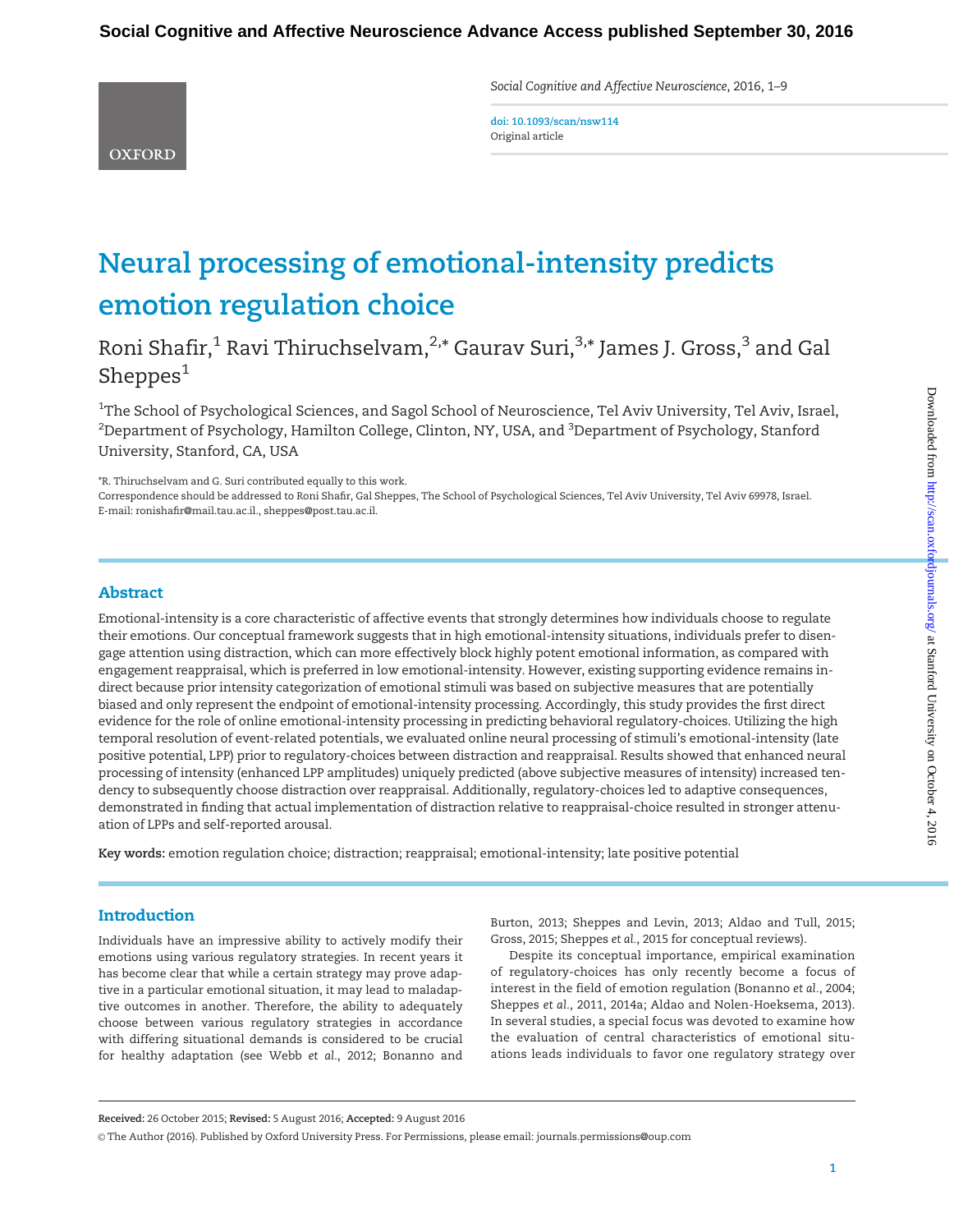the other. For example, the evaluation of how aversive a dental procedure is likely to be can influence the regulatory-choice between thinking about unrelated errands during the dental procedure vs contemplating the long-term benefits of healthy teeth.

Our recently developed framework ([Sheppes and Levin,](#page-7-0) [2013\)](#page-7-0) demonstrates how the evaluation of one central characteristic of emotional situations, namely their intensity level, influences the choice between central regulatory strategies [\(Reisenzein, 1994](#page-7-0). See [Dixon-Gordon](#page-6-0) et al., 2015 for a review). Emotional-intensity determines the degree of activation in response systems that form emotional responses [\(Bradley](#page-6-0) et al., [2001\)](#page-6-0). The regulatory strategies in our conceptual framework differ in one central dimension, namely whether strategies generally involve disengaging via diverting cognition away from emotional situations, or engaging via sustained attention to, or work on, emotional responses ([Parkinson and Totterdell, 1999\)](#page-7-0). Specifically, one central disengagement regulatory strategy is distraction, that involves disengaging from emotional contents by producing unrelated neutral thoughts at an early attentional deployment stage [\(Van Dillen and Koole, 2007\)](#page-8-0). One central engagement regulatory strategy is reappraisal, that involves attentional engagement with emotional information prior to reinterpreting its initial meaning at a late semantic meaning stage [\(Gross, 1998](#page-7-0); [Sheppes and Gross, 2011\)](#page-7-0).

According to our conceptual framework ([Sheppes and Levin,](#page-7-0) [2013\)](#page-7-0), varying intensity levels of emotional events lead individuals to differentially choose between disengagement distraction and engagement reappraisal. Particularly, disengagement distraction is more likely to be chosen over reappraisal in high emotional-intensity situations, because distraction can more effectively block potent emotional information early before it gathers force ([Sheppes and Meiran, 2007](#page-7-0); [Sheppes and Gross,](#page-7-0) [2011; Sheppes](#page-7-0) et al 2014b; [Shafir](#page-7-0) et al., 2015). In contrast, engagement reappraisal is more likely to be chosen over distraction in low emotional-intensity situations, because reappraisal effectively modulates mild emotional reactions, while also altering how emotional events are perceived ([Wilson and Gilbert, 2008](#page-8-0); [Macnamara](#page-7-0) et al., 2011; [Thiruchselvam](#page-7-0) et al., 2011; [Blechert](#page-6-0) et al.[, 2012; Denny](#page-6-0) et al., 2015).

Strong empirical evidence for these regulatory-choices was demonstrated in many behavioral studies (e.g. [Sheppes](#page-7-0) et al., [2011,](#page-7-0) 2014a; Hay et al.[, 2015](#page-7-0); [Levy-Gigi](#page-7-0) et al., 2015; [Scheibe](#page-7-0) et al., [2015\)](#page-7-0). In a typical study, emotional pictures that vary in their subjective emotional-intensity level (high vs low) are presented in different trials. Each picture is followed by participants' choice of whether they prefer to regulate their emotions via disengagement distraction or engagement reappraisal.

Although these prior behavioral studies provide significant evidence regarding the role of emotional-intensity level in predicting which of the two regulatory strategies is more likely to be chosen, this evidence is indirect. Particularly, in all of these studies the intensity level categorization of pictorial emotional stimuli was based on subjective ratings of intensity [International Affective Picture System (IAPS) normative ratings: Lang et al.[, 2008\]](#page-7-0). Although important, subjective ratings suffer from several shortcomings. First, subjective ratings are prone to multiple reporting biases. In our case, self-reports of emotionalintensity may derive from tacit knowledge regarding how one should feel, rather than how one actually feels, in response to emotional pictures (e.g. [Nisbett and Wilson, 1997](#page-7-0); [Rosenthal](#page-7-0) [and Rosnow, 2009](#page-7-0)). Most importantly, self-report measures at best only represent the endpoint or outcome of intensity

information processing, rather than actual underlying online processing of intensity information.

Therefore, this study was set to provide the first direct evidence of individuals' online processing of stimuli's emotionalintensity in emotion regulation choice. Furthermore, examining online processing of emotional-intensity would prove particularly useful if it could improve the prediction of subsequent regulatory-choices, beyond subjective ratings.

In recent years, it has become apparent that neural measures can be utilized to elucidate underlying processing of central attributes of stimuli, that can predict various choice behaviors (see [Fellows, 2004](#page-7-0); [Rangel](#page-7-0) et al., 2008; [Kable and](#page-7-0) [Glimcher, 2009; Levy and Glimcher, 2012](#page-7-0) for conceptual reviews). For example, recent studies in neuro-economics applied underlying neural processing of products' value to predict products' chances to be subsequently chosen (e.g. [Ravaja](#page-7-0) et al., 2013; [Telpaz](#page-7-0) et al., 2015. See [Fehr and Rangel, 2011](#page-7-0); Padoa-Schioppa, 2011 for conceptual reviews).

Drawing from this line of research, in this study we examined the role of online neural processing of emotional-intensity in predicting behavioral choices between disengagement distraction and engagement reappraisal. To that end, we employed event-related potentials (ERPs), which are temporally sensitive enough to detect rapidly evolving emotional-intensity processing [\(Luck, 2014\)](#page-7-0). Specifically, we focused on the late positive potential (LPP), perhaps the most well-known ERP component for measuring online processing of emotional information that varies in intensity (see [Hajcak](#page-7-0) et al., 2010 for a review). The LPP is a centro-parietal positive-going wave that becomes evident  $\sim$ 300 $\,$ ms following stimulus onset, showing enhanced amplitudes as the processing of emotional-intensity increases [\(Hajcak](#page-7-0) et al., 2009).

Consistent with our conceptual framework and previous behavioral findings, we expected that subjective intensity level of emotional pictures (high vs low) would strongly predict regulatory-choices. Specifically, low-intensity stimuli would lead to reappraisal preference whereas high-intensity stimuli would lead to distraction preference. Extending prior behavioral findings and consistent with our framework, we expected that the neural intensity processing of emotional pictures (henceforth pre-choice-LPP) would improve the prediction of subsequent regulatory-choices. Particularly, an increase in prechoice-LPP amplitudes would be uniquely associated with higher chances of subsequently choosing distraction over reappraisal.

A secondary goal of this study was to explore the consequences of actually executing or implementing regulatorychoices. To that end, we examined neural intensity processing during actual implementation of regulatory-choices (henceforth implementation-LPP), as well as self-reported arousal and unpleasantness ratings immediately following regulatory implementation. Since the LPP reflects the degree of emotionalintensity processing, its attenuation during regulatory implementation denotes regulatory success ([Hajcak and Nieuwenhuis,](#page-7-0) [2006](#page-7-0); [Moser](#page-7-0) et al., 2006; [Dennis and Hajcak, 2009\)](#page-6-0). Congruent with previous studies showing stronger LPP attenuation during distraction, as compared with reappraisal implementation [\(Thiruchselvam](#page-7-0) et al., 2011; Paul et al., 2013; Schönfelder et al., [2014](#page-7-0)), we hypothesized that distraction relative to reappraisalchoices' implementation would result in enhanced attenuation of implementation-LPPs.

Correspondingly, Previous behavioral findings showed enhanced attenuation of self-reported emotional-intensity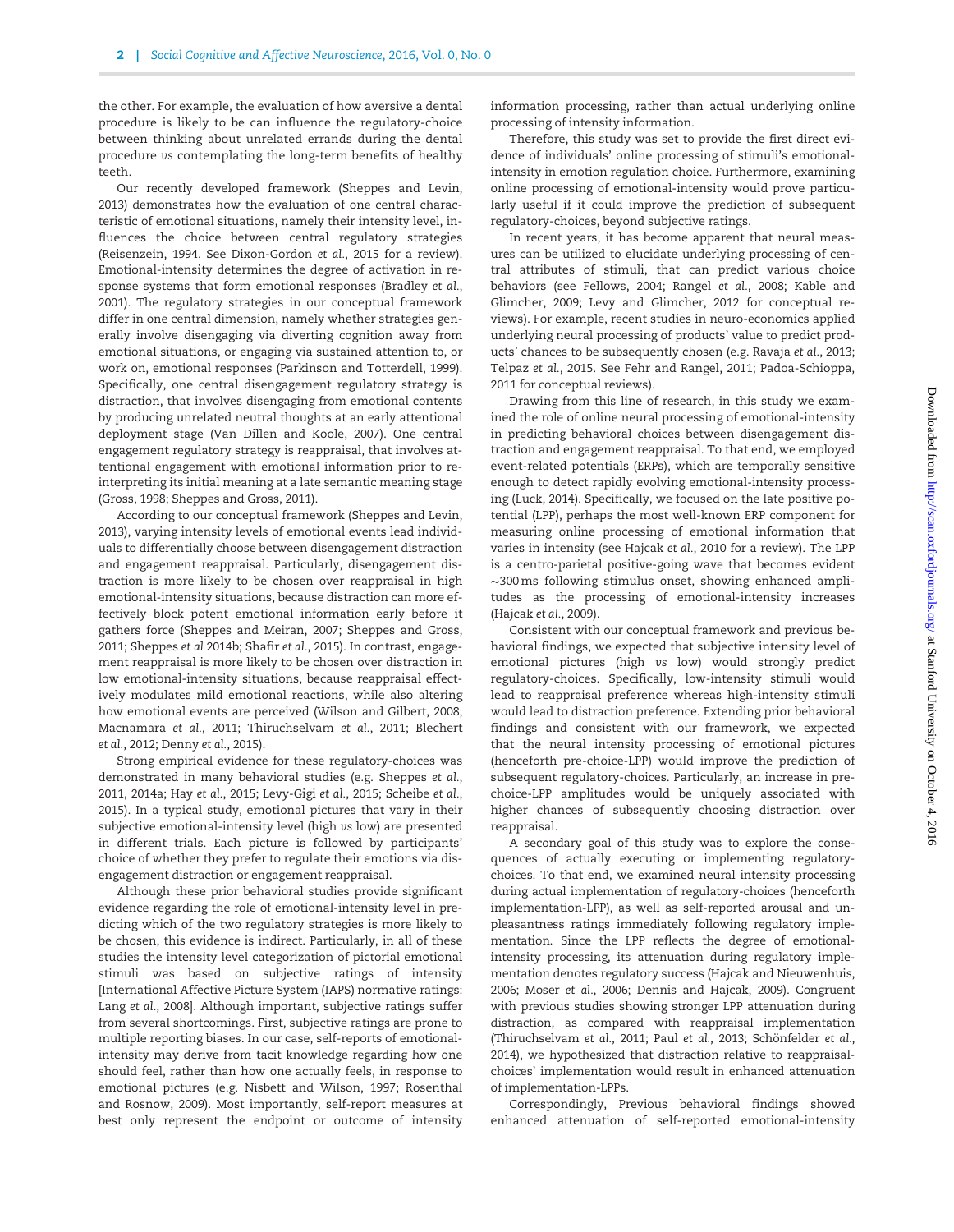following distraction, as compared with reappraisal implementation [\(Sheppes and Meiran, 2007; Sheppes](#page-7-0) et al., 2014b). Accordingly, we predicted that distraction relative to reappraisal-choices' implementation would result in enhanced attenuation of self-reported arousal and unpleasantness.

## **Methods**

#### Participants

Twenty-five students participated in the experiment.<sup>1</sup> One participant who did not complete the experiment was excluded from analyses. Therefore, the final sample consisted of 24 participants (mean age 20.17 years, 14 men).

#### Stimuli

144 negative pictures were chosen from previously validated pictorial datasets<sup>2</sup> (IAPS; Lang et al.[, 2008](#page-7-0)). High-intensity pictures ( $n = 72$ ,  $M_{\text{arousal}} = 6.44$ ,  $M_{\text{valence}} = 2.01$ ) differed significantly from low-intensity pictures ( $n = 72$ ,  $M_{\text{arousal}} = 5.65$ ,  $M_{\text{valence}} =$ 2.85) in both valence and arousal subjective normative ratings (both Fs  $> 42.2$ , Ps  $< 0.001$ ,  ${\eta_p}^2$ s  $> 0.37$ , c.f. [Sheppes](#page-7-0) et al., 2011, [2014a](#page-7-0)). Emotional pictures included various negative contents such as sadness, threat and fear, and were matched across the two intensity categories when possible.

#### Procedure

Participants performed an emotion regulation choice task [\(Sheppes](#page-7-0) et al., 2011; [Sheppes](#page-7-0) et al., 2014a; [Levy-Gigi](#page-7-0) et al., 2015; Shafir et al.[, 2015\)](#page-7-0) while continuous Electroencephalography (EEG) was recorded. First, participants learned how to implement distraction and reappraisal (order of learning counterbalanced across participants). During this phase, the experimenter made sure that participants understood the regulation strategies properly by asking them to talk out loud how they implement each strategy. If needed, participants were corrected by the experimenter. Participants then underwent an eight trial practice phase (four trials for each intensity category), in which they practiced choosing between distraction and reappraisal.

Distraction instructions involved forming emotionally neutral thoughts that are unrelated to the emotional picture (i.e. thinking about familiar streets or about performing daily activities), thus disengaging attention from emotional contents. Reappraisal instructions involved engaging with the emotional picture but reinterpreting its emotional meaning (i.e. thinking that the situation would improve or considering less negative elements of the emotional situation). We did not allow participants to form reality challenge reappraisals (e.g. thinking of the situation as unreal), because these reappraisals function as a form of disengagement (see [Sheppes](#page-7-0) et al., 2014a, Study 6 for details).

The task consisted of 144 trials (divided to 6 equally long blocks, separated by short breaks). Pictures of low and high emotional-intensity were presented randomly, with the restriction that no more than two trials of the same emotionalintensity category repeat in sequence.

Each trial (see [Figure 1\)](#page-3-0) began with a 1500 ms fixation cross, followed by a 1000 ms initial preview of the emotional picture (henceforth pre-choice window), followed by a 1500 ms fixation cross. Then a 3000ms Choice screen was presented, during which participants were asked to consider whether they prefer to regulate their emotions via distraction or reappraisal. Participants were instructed to choose the regulatory option

which they assume would be more efficient in reducing their negative emotions in reaction to each emotional picture. Another screen was then presented and participants were asked to indicate their chosen strategy by pressing a left or right button (assignment of button to strategy was counterbalanced across trials). Following a 1500 ms fixation cross, the same picture was presented again for 5000ms, during which participants implemented their chosen strategy (henceforth implementation window). The offset of each picture was followed by two 1–9 rating scales in which participants reported their experienced valence (1 = pleasant, 9 = unpleasant) and arousal (1 = calm, 9 = excited) using the Self-assessment Manikin (SAM, [Lang](#page-7-0) et al., [2008\)](#page-7-0).

#### Electrophysiological recordings, data reduction and analysis

Scalp EEG was recorded using the Neuroscan recording system (Neuroscan, Inc., Herndon, VA, USA) from 19 electrode sites (Fz, FCz, Cz, CPz, POz, Pz, Oz, FP1/2, F3/4, C3/4, CP1/2, P3/4, O1/2), as well as two additional electrodes placed on the left and right mastoids. During recording, Pz electrode served as the online reference. The vertical electrooculogram was recorded from two electrodes placed  ${\sim}1\,\mathrm{cm}$  beneath and above the left eye. EEG data was sampled at 1000 Hz.

Offline signal processing was carried out using EEGLAB and the ERPLAB Toolbox [\(Delorme and Makeig, 2004](#page-6-0); [Lopez-](#page-7-0)[Calderon and Luck, 2014](#page-7-0)). Data from all electrodes were rereferenced to the average activity of the left and right mastoids. Continuous EEG data was band-pass filtered (cutoffs: 0.05–20Hz; 12 dB/oct rolloff). Eye-movement artifacts were removed using an Independent Component Analysis (ICA) approach ([Delorme](#page-6-0) [and Makeig, 2004;](#page-6-0) [Mennes](#page-7-0) et al., 2010).

For the pre-choice-LPP analysis, the EEG was epoched into 1200ms segments, starting 200ms (baseline) before the onset of the pre-choice window and lasting 1000ms (end of the prechoice window). Similarly, for the implementation-LPP analysis, the EEG was epoched into 5200ms segments, starting 200ms (baseline) before the onset of the implementation window and lasting 5000ms (end of the implementation window). All trials exceeding 80  $\mu$ V within 200 ms were rejected. The mean rejection rate was 0.75%,  $SE = 0.01$  for the pre-choice window analysis and 0.76%,  $SE = 0.01$  for the implementation window analysis, and did not vary between conditions [both  $Fs < 1.69$ , n.s.].

The pre-choice-LPP was defined as the mean amplitude between 300 (when it becomes evident, see [Hajcak](#page-7-0) et al., 2010) and 1000ms (end of the pre-choice window). The implementation-LPP analysis was defined as the mean amplitude between 300 and 5000ms (end of the implementation window). The LPP was measured as the average activity over centro-parietal electrode sites, where it is maximal (CPz, CP1 and CP2, e.g. [Thiruchselvam](#page-7-0) et al.[, 2011\)](#page-7-0).

#### Results

## Does neural processing of emotional-intensity improve regulatory-choice prediction?

Based on our conceptual framework and prior findings, we expected that for the high relative to the low subjective emotional-intensity category participants would be more likely to choose distraction over reappraisal. Importantly, we hypothesized that beyond the predictive value of subjective emotional-intensity categorization for regulatory-choices,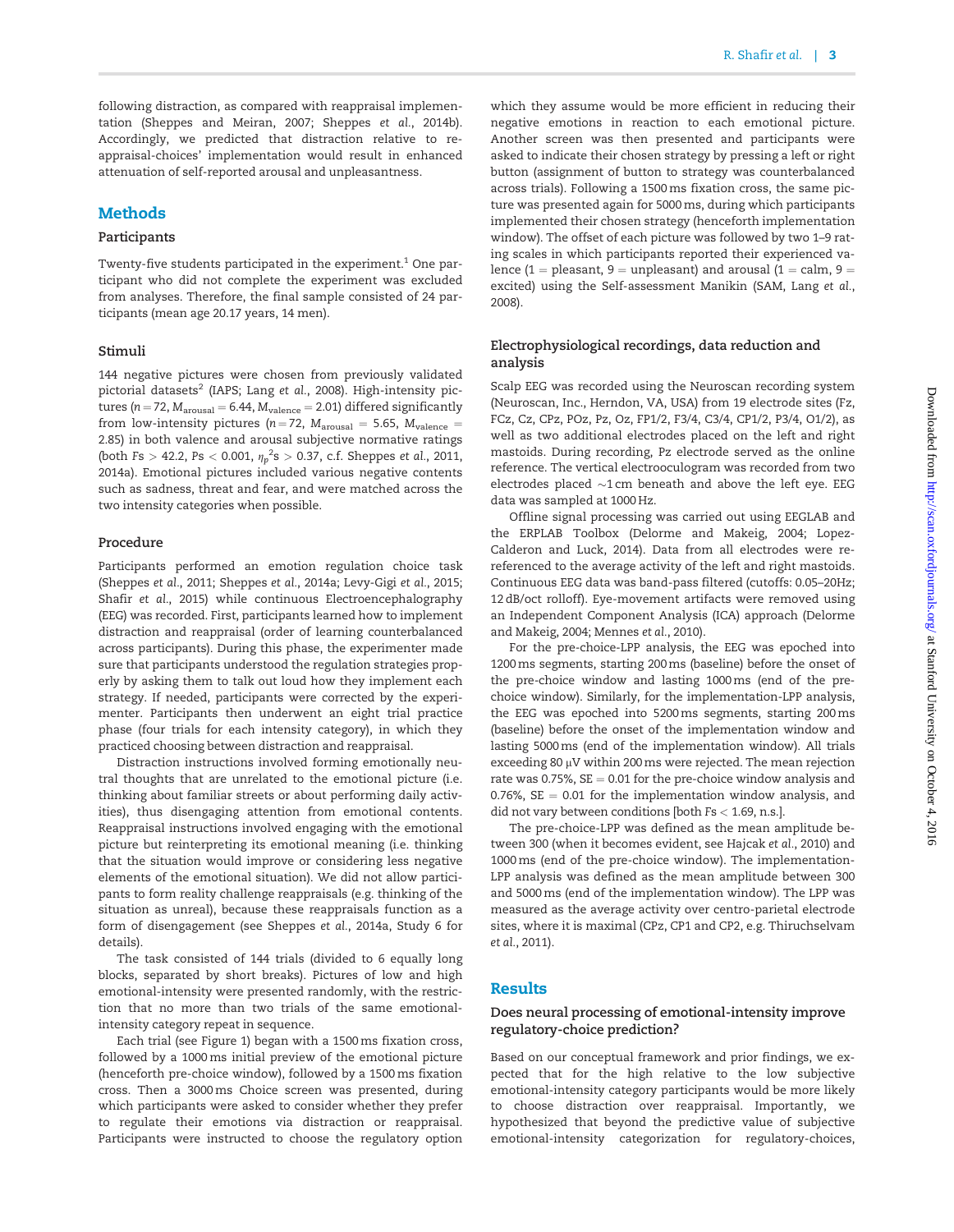<span id="page-3-0"></span>

Fig. 1. Trial structure of the emotion regulation choice task. SAM stands for Self-assessment Manikin.

increased pre-choice-LPPs would be associated with higher odds of subsequently choosing distraction over reappraisal.

To test these two hypotheses, we applied a Logistic Mixed Effects Model (using the PROC GLIMMIX procedure in SAS 9.3; SAS Institute, Cary, NC, USA). Binary regulatory-choices of all participants in all trials, either to distract (receiving the value 1) or to reappraise (receiving the value 0), were entered as a criterion variable, with single-trial subjective emotional-intensity category (high or low, based on IAPS norms) and single-trial (continuous) pre-choice-LPPs as predictors. In order to minimize type I error (see recommendations by Barr et al.[, 2013](#page-6-0)), random slopes were defined for the two predictors (see also [Supplementary Table S1](http://scan.oxfordjournals.org/lookup/suppl/doi:10.1093/scan/nsw114/-/DC1) showing higher fit for this model relative to alternative models). Since LPP amplitudes differ between low and high emotional intensities, for each subject separately every single-trial pre-choice-LPP value of a picture of a certain intensity category (either high or low) was centered relative to the average pre-choice-LPP amplitude of the same intensity category.<sup>3</sup> This procedure enabled us to compare between prechoice-LPPs of different intensity categories.

Confirming our hypothesis, we found a main effect of subjective emotional-intensity category [ $b = 1.9$ ,  $F(1,23) = 113.43$ ,  $P <$ 0.001], with 6.68 increase of the odds for choosing distraction following high vs low-intensity stimuli [OR = 6.68,  $P < 0.001$ , 95% CI: (4.63, 9.71)]. Importantly, confirming our second hypothesis we also found a main effect of pre-choice-LPP amplitudes [ $b =$ 0.02, F(1,23) = 17.78, P < 0.001], such that 1 microvolt ( $\mu$ V) increase in pre-choice-LPP amplitudes was uniquely related to 2% increase of the odds for subsequently choosing distraction over reappraisal [OR = 1.02, P < 0.001, 95% CI:  $(1.009, 1.028)$ ]<sup>4</sup> (see [Figure 2](#page-4-0)). Given the relatively large  $\mu$ V range of single-trial prechoice-LPPs, there is a considerable accumulative increase of the odds for choosing distraction over reappraisal as pre-choice-LPP amplitudes increase. Note that we did not expect nor did we find an interaction between the two predictors  $[F = 0.04, 95\%$  CI:  $(-0.02, 0.02)$ ].

In addition to conventional null hypothesis significance testing, which suffers from several flaws [\(Cumming, 2013\)](#page-6-0), we estimated the observed effects using likelihood intervals (LIs).<sup>5</sup> LIs consist of a set of possible values for the parameter of interest that are consistent with the observed data. For example, the LI of

the pre-choice-LPP predictor consists of Beta values (i.e. values which define the relationship between pre-choice-LPPs and regulatory-choices) supported by the data. Values within the 1/8 LI (corresponding to a 95.9% CI) are consistent with the data, as they are no <1/8 as likely as the maximum-likelihood estimate (i.e. the observed Beta) ([Van der Tweel, 2005](#page-8-0); [Dienes, 2008](#page-6-0)). Since the log of the regression slope in logistic regressions is approximately normally distributed, we used a LI calculation for a mean of normal distribution with unknown variance [\(Dienes, 2008\)](#page-6-0). Observed LIs for the pre-choice-LPP: 1/8 LI [0.009, 0.028], for emotional-intensity category: 1/8 LI [1.51, 2.28], for the non-significant interaction between the two predictors:  $1/8$  LI  $[-0.02, 0.02]$ ).

Additional analyses were performed in order to mitigate concerns related to the neural pre-choice-LPP measure. First, since pre-choice-LPPs vary considerably across trials and subjects, we confirmed in complementary analyses that the observed pre-choice-LPP findings are not driven by outliers at the trial (see [Supplementary Figure S6](http://scan.oxfordjournals.org/lookup/suppl/doi:10.1093/scan/nsw114/-/DC1)) or subject (see [Supplementary Figure S7\)](http://scan.oxfordjournals.org/lookup/suppl/doi:10.1093/scan/nsw114/-/DC1) level. Second, we wished to mitigate the concern that our continuous pre-choice-LPP measure has predictive value simply because it is more sensitive than the dichotomous subjective emotional-intensity category measure. Specifically, we ran two Logistic Mixed Effects Models where we replaced the dichotomous subjective emotionalintensity measure with continuous arousal (first analysis) and valence<sup>6</sup> (second analysis) emotional-intensity measures (i.e. the two continuous subjective measures that define the low and high emotional-intensity categories). Congruent with findings obtained with the dichotomous subjective emotionalintensity measure, we found a main effect of continuous arousal [ $b = 0.76$ , 1/8 LI (0.64, 0.87),  $F(1,23) = 210.59$ ,  $P < 0.001$ , OR = 2.13, P < 0.001, 95% CI: (1.91, 2.37)] and valence  $[b = 1.36,$ 1/8 LI (1.11, 1.62),  $F(1,23) = 138.04$ ,  $P < 0.001$ ,  $OR = 3.91$ ,  $P < 0$ . 001, 95% CI: (3.07, 4.97)]. Importantly, in these models the prechoice-LPP remained a meaningful predictor  $[b = 0.01, 1/8$  LI (0. 004, 0.02),  $F(1,23) = 10.89$ ,  $P = 0.003$ ,  $OR = 1.01$ ,  $P < 0.001$ , 95% CI: (1.005, 1.02)] in the model including continuous arousal;  $b = 0$ . 01,  $1/8$  LI [0.005, 0.02],  $F(1,23) = 10.72$ ,  $P = 0.003$ ,  $OR = 1.01$ ,  $P < 0$ . 001, 95% CI: (1.005, 1.02) in the model including continuous valence]. Note that in an additional analysis that included prechoice-LPPs as well as both continuous arousal and valence as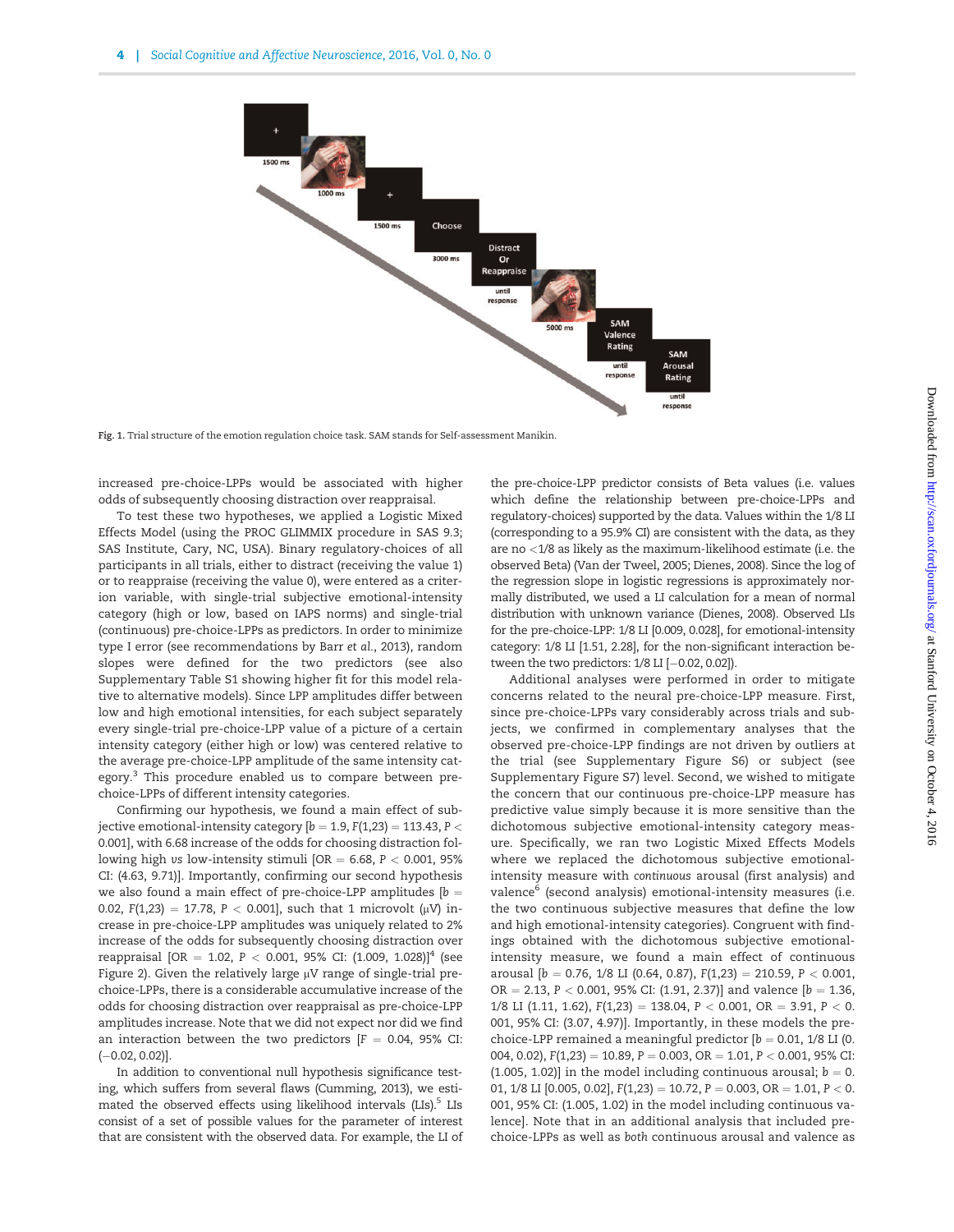<span id="page-4-0"></span>

Fig. 2. Prediction of regulatory-choices based on subjective emotional-intensity categories and pre-choice-LPPs. Probability of choosing to regulate via distraction (yaxis) as a function of µV increase in pre-choice-LPP amplitudes (x-axis), in low (continuous line) and high (dotted line) subjective emotional-intensity categories. Density of the pre-choice-LPPs and data from individual subjects are included in [Supplementary materials](http://scan.oxfordjournals.org/lookup/suppl/doi:10.1093/scan/nsw114/-/DC1) [\(Supplementary Figures S4 and S5,](http://scan.oxfordjournals.org/lookup/suppl/doi:10.1093/scan/nsw114/-/DC1) respectively). Note that for this Figure we used raw (non-centered) pre-choice-LPP amplitudes.

regulatory-choice predictors, pre-choice-LPP remained a meaningful predictor  $[b = 0.01, 1/8$  LI (0.004, 0.02),  $F(1,23) = 9.9, P = 0$ . 005, OR = 1.01,  $P < 0.005$ , 95% CI: (1.004, 1.022)].

#### Do regulatory-choices have adaptive consequences?

Attenuation of neural processing during implementation. In this analysis we tested whether distraction relative to reappraisalchoices' implementation resulted in enhanced attenuation of implementation-LPPs. To equate initial pre-choice-LPP differences between distraction-chosen and reappraisal-chosen trials, for each condition the mean pre-choice-LPP amplitude served as a pre-regulation baseline (see [Figure 3A\)](#page-5-0) from which we subtracted the mean implementation-LPP amplitude (see Figure 3B $^7$ . Thus, the outcome variable was computed as (mean pre-choice-LPP)—(mean implementation-LPP), with higher scores indicating stronger attenuation of implementation-LPPs (i.e. stronger regulatory success). We then employed a  $2 \times 2$  analysis of variance (ANOVA) with Emotional-Intensity Category (low, high) and Regulatory-Choice (distraction, reappraisal) as repeated measures factors.<sup>8</sup> Confirming our hypothesis, we found a Regulatory-Choice main effect  $[F(1,22) = 16.96, P <$ 0.001,  ${\eta_p}^2 =$  0.44, 1/8 LI (1.29, 4.18)], with higher attenuation of implementation-LPP amplitudes during distraction ( $M = 3.97$ ,  $SE = 1.11$ ), as compared with reappraisal (M = 1.23, SE = 1.25) implementation. Note that we did not expect nor did we find an Emotional-Intensity Category  $\times$  Regulatory-Choice interaction  $[F = 0.003, 95\% \text{ CI: } (-5.3, 5.05), 1/8 \text{ LI } (-5.51, 5.33)].$  Additionally, this analysis revealed an Emotional-Intensity Category main effect [F(1,22) = 6.66, P = 0.017,  ${\eta_p}^2 =$  0.23, 1/8 LI (0.33, 3.95)], with higher attenuation of implementation-LPP amplitudes in high

 $(M = 3.67, SE = 1.25)$  relative to low  $(M = 1.53, SE = 1.16)$  intensity, suggesting that regulatory implementation was in general more efficient when facing high, as compared with low-intensity stimuli.

Attenuation of self-reported post-regulatory implementation ratings. In these analyses, we tested whether distraction relative to reappraisal-choices' implementation resulted in enhanced attenuation of self-reported arousal and unpleasantness. Similar to the implementation-LPP analysis, the outcome variable was computed as (mean IAPS normative pre-regulation arousal/valence $6$  ratings) – (mean Subject's self-reported post-regulation arousal/valence ratings), $7$  with higher scores indicating stronger reduction in arousal/unpleasantness (i.e. stronger regulatory success). We then employed two 2  $\times$  2 ANOVAs for arousal and valence ratings separately, with Emotional-Intensity Category (low, high) and Regulatory-Choice (distraction, reappraisal) as repeated measures factors.<sup>8</sup>

Self-reported arousal analysis. Confirming our hypothesis that distraction relative to reappraisal-choice implementation would result in reduced self-reported arousal levels, we found a Regulatory-Choice main effect [F(1,22) = 28.72, P < 0.001,  $\eta_p^2$  = 0.57, 1/8 LI (0.6, 1.43)], with higher attenuation of self-reported arousal post-distraction ( $M = 0.72$ ,  $SE = 0.25$ ), as compared with reappraisal ( $M = -0.29$ , SE = 0.26) implementation. We did not expect nor did we find an Emotional-Intensity Category Regulatory-Choice interaction  $[F = 0.31, 95\%$  CI:  $(-1.2, 1.1), 1/8$  LI (-1.22, 1.18)]. Additionally, this analysis revealed an Emotional-Intensity Category main effect [F(1,22) = 104.98, P < 0.001,  $\eta_p^2$  = 0.83, 1/8 LI (1.1, 1.7)], with higher reduction in self-reported arousal post-regulation of high ( $M = 0.92$ , SE = 0.23) relative to low  $(M = -0.48, SE = 0.26)$  intensity stimuli, suggesting that regulatory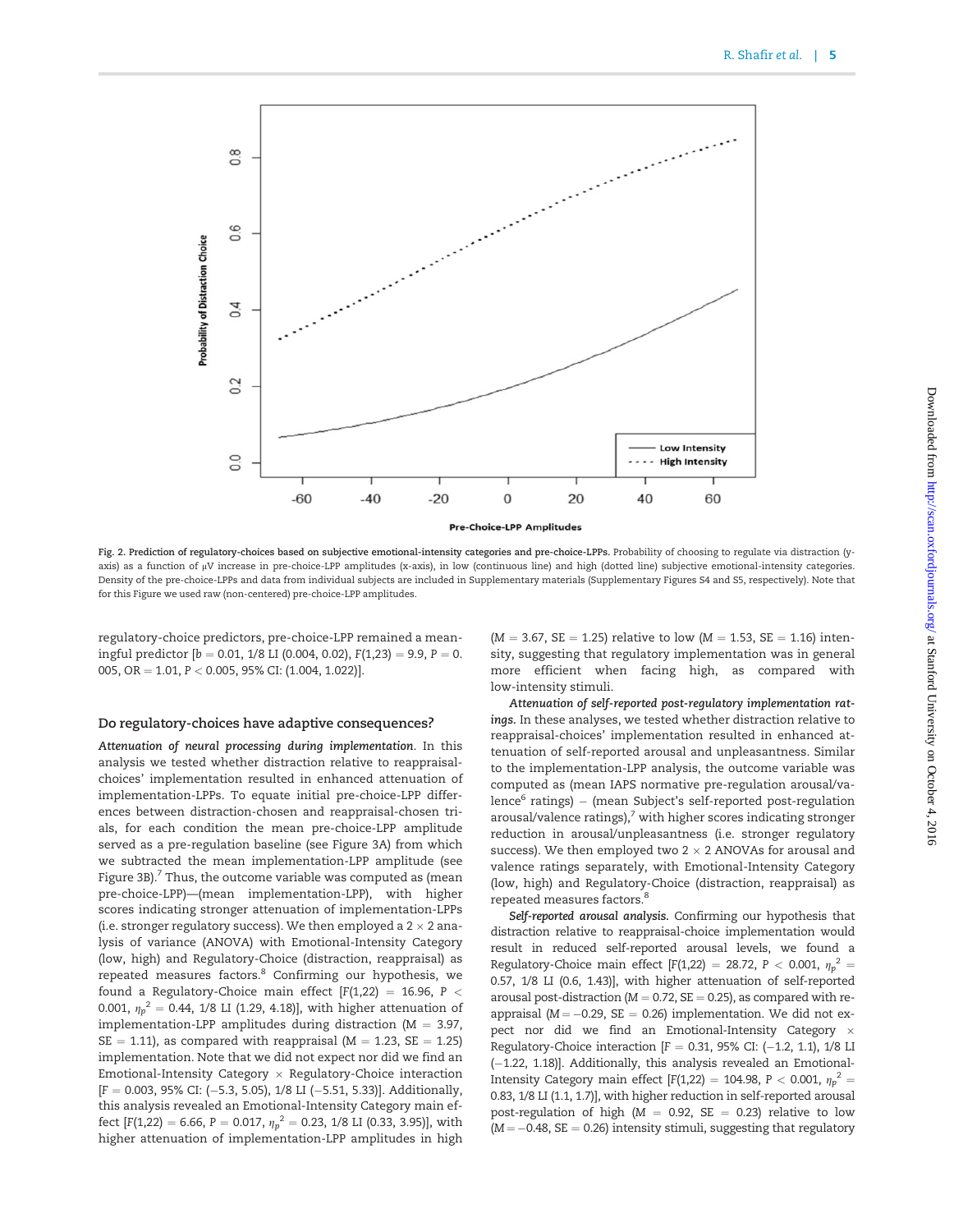<span id="page-5-0"></span>

Fig. 3. Neural consequences of regulatory-choices. Pre-choice-LPP amplitudes (A) and implementation-LPP amplitudes (that do not involve subtraction from mean prechoice-LPP amplitudes) (B) for distraction and reappraisal-choice in low and high subjective emotional-intensity categories. Waveforms are averaged across CPz, CP1 and CP2 electrodes. The x-axis runs from the beginning of the baseline (-200 ms pre picture onset) to the end of the picture's presentation—1000 ms for the pre-choice window (A) and 5000ms for the implementation window (B).

implementation was generally more efficient in reducing arousal levels of high, as compared with low-intensity stimuli.

Self-reported valence analysis. Somewhat unexpectedly the direction of the Regulatory-Choice main effect  $[F(1,22) = 18.09, P$  $<$  0.001,  ${\eta_p}^2$  = 0.45, 1/8 LI (0.32, 1)] indicated that reappraisal implementation was associated with higher reduction in selfreported unpleasantness ( $M = 2.32$ , SE = 0.2), as compared with distraction ( $M = 1.67$ ,  $SE = 0.18$ ) implementation. We did not expect nor did we find an Emotional-Intensity Category  $\times$ Regulatory-Choice interaction  $[F = 0.66, 95\%$  CI: (-0.9, 0.8), 1/8 LI  $(-0.9 0.82)$ ]. Additionally, this analysis revealed an Emotional-Intensity Category main effect [F(1,22) = 5.46, P = 0.029,  ${\eta_p}^2$  = 0.2, 1/8 LI (0.02, 0.54)], with higher reduction in self-reported unpleasantness post-low ( $M = 2.13$ , SE = 0.17) relative to high  $(M = 1.86, SE = 0.2)$  intensity, suggesting that regulatory implementation was generally more efficient in reducing self-reported unpleasantness of low relative to high emotionalintensity stimuli.

## **Discussion**

Although emotional-intensity is considered a central characteristic of emotional events that strongly influences subsequent regulatory-choices, little is known about the online processing of emotional-intensity that leads to choice. This study demonstrates for the first time that direct neural processing of stimuli's emotional-intensity uniquely predicts behavioral regulatory-choices between disengagement distraction and engagement reappraisal.

Consistent with our conceptual framework and previous behavioral findings ([Sheppes](#page-7-0) et al., 2011, [2014a;](#page-7-0) Hay et al.[, 2015](#page-7-0); [Levy-Gigi](#page-7-0) et al., 2015; [Scheibe](#page-7-0) et al., 2015), we found that subjective intensity level of emotional pictures (high vs low) strongly predicted regulatory-choices. Specifically, in high relative to low subjective emotional-intensity, disengagement distraction, which can more effectively block highly potent emotional information early before it gathers force [\(Sheppes and Gross, 2011](#page-7-0)), was more likely to be chosen, as compared with engagement reappraisal. Extending these prior behavioral findings and consistent with our framework, we showed that the neural intensity processing of emotional pictures improved the prediction of regulatorychoices. Specifically, increased pre-choice-LPP amplitudes were

uniquely associated with higher odds for subsequent distraction choice.

Additionally, in this study we tested the consequences of implementing regulatory-choices. We predicted and found that distraction relative to reappraisal-choice implementation resulted in stronger attenuation of implementation-LPPs as well as self-reported arousal (but not unpleasantness).

The present results enrich our original conceptual framework [\(Sheppes and Levin, 2013](#page-7-0)) by directly elucidating the role of emotional-intensity in determining regulatory-choices. In our original conceptual framework, the intensity level predictor of regulatory-choices was based on subjective intensity categorization of emotional stimuli. Although important, subjective intensity only represents the end point of intensity information processing. Therefore, this study provides the first evidence for the role of direct neural intensity processing in predicting regulatory-choices. Moreover, finding similar directionality in the neural and subjective measures strengthens the conceptual relationship between enhanced intensity (either neural or subjective) and distraction over reappraisal preference.

Relative to the strong effect of subjective emotional-intensity category on regulatory-choices, the neural pre-choice-LPP measure was modest in its contribution. However, we wish to make several empirical and conceptual arguments that together increase our confidence in the validity of our neural predictor. Empirically, we were able to show that the unique predictive value of pre-choice-LPPs could not be attributed to the influence of trial or subject level outliers, or to the continuous nature of the pre-choice-LPP measure. In addition, despite the relatively small odds ratio value, the relatively large  $\mu$ V range of singletrial pre-choice-LPPs allows a considerable accumulative increase of the odds for choosing distraction over reappraisal as pre-choice-LPP amplitudes increase. Furthermore, converging support for the validity of our neural measure was obtained with analyses that overcome limitations associated with null hypothesis significance testing. Conceptually, the pre-choice-LPP represents a direct online neural measure of emotional-intensity processing. As such, the pre-choice-LPP may hint at distal causal relationships that are crucial for detecting the actual mechanism by which intensity processing influences regulatory-choices [\(Lance and Vandenberg, 2009\)](#page-7-0).

This study extends the important contribution of neural measures in understanding various classic choice behaviors, to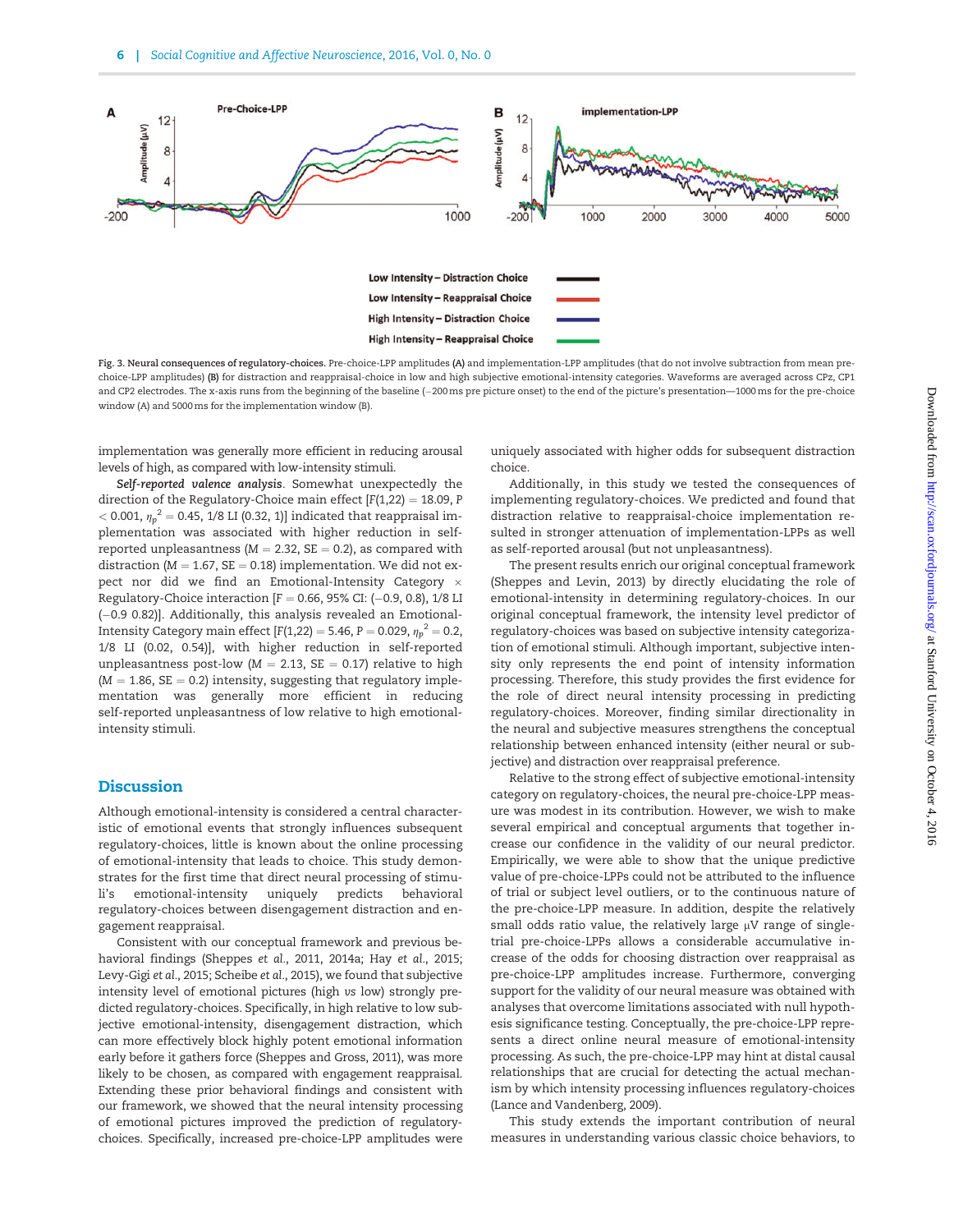<span id="page-6-0"></span>a relatively new choice domain that concerns behavioral choices in emotion regulation. Although it shares a common logic with other choice domains, the study of emotion regulation choice is also unique. Neural processing of information in other choice domains usually predicts external behavioral preferences, such as whether or not to buy a product, which career path to pursue etc. In contrast, neural measures of information processing in emotion regulation choice may serve as predictors of internal preferences for one way to cognitively regulate emotions over another.

Our findings concerning the consequences of regulatorychoices showed the expected enhanced attenuation of implementation-LPP amplitudes and self-reported arousal ratings for distraction relative to reappraisal-chosen implementation. These converging results reflect the notion that the LPP is highly sensitive to the level of arousal elicited by emotional stimuli [\(Hajcak](#page-7-0) et al., 2010; [Weinberg and Hajcak, 2010](#page-8-0)). Additionally, both the LPP and the arousal measures conceptually reflect the degree of activation of the defensive system, which corresponds, according to some theories, to emotional-intensity (Bradley et al., 2001). However, the self-reported unpleasantness results were not consistent with the implementation-LPP and the arousal results. Specifically, distraction, as compared with reappraisalchoice, resulted in decreased attenuation of reported unpleasantness post-implementation. This pattern of results may reflect the notion that while distraction involved producing neutral but not positive thoughts, reappraisal may have involved reinterpreting negative emotional stimuli as more positive (e.g. 'this man would eventually recover from his wounds'. See also [Parkinson and](#page-7-0) [Totterdell, 1999](#page-7-0); [McRae](#page-7-0) et al., 2010).

Several limitations of this study should be mentioned. First, we did not measure subjective ratings of stimuli's emotionalintensity on a trial-by-trial basis, before participants made their regulatory-choices. It could be argued that using this measure as a predictor of regulatory-choices could have further improved the prediction of regulatory-choices. Although possible, individual's self-reported emotional-intensity ratings do not represent underlying online processing of intensity. Moreover, having participants explicitly rate their perceived intensity in each trial may increase the saliency of this measure and bias subsequent regulatory-choices.

Second, since we observed greater pre-choice-LPPs for distraction relative to reappraisal choice, it could be argued that the greater subsequent reduction in implementation-LPPs during distraction relative to reappraisal was due to regression to the mean. More broadly, an exclusive regression to the mean argument would predict that the higher the pre-choice-LPPs are, the greater reduction in implementation-LPPs would be observed. However, the actual observed means suggest that at least in some instances this is not the case. For example, while prechoice-LPPs for high-intensity reappraisal-choice  $(M = 6.02)$  were higher than those of low-intensity distraction-choice ( $M = 5.28$ ), less subsequent reduction was observed in implementation-LPPs of high-intensity reappraisal-choice  $(M = 2.29)$ , relative to lowintensity distraction-choice ( $M = 2.88$ ). In general, when participants freely choose between regulatory strategies, it is impossible to control for initial intensity differences in distraction vs reappraisal chosen stimuli. Therefore, initial intensity differences could influence post-choice implementation findings. However, similar implementation results were obtained in a study that did not involve regulatory-choices, and thus controlled for initial intensity differences by randomly assigning pictures to regulatory conditions [\(Shafir](#page-7-0) et al., 2015).

## Acknowledgements

We wish to thank Pavel Goldstein and Yoav Kessler for statistical consultation, Shreya Lakhan Pal and Dustin Goerlitz for research assistance, and the two Reviewers, Joseph Hilgard and Stefan Wiens, for their very helpful input.

## Funding

G. S. is supported by the Israel Science Foundation (Grant No. 1130/16).

## Supplementary data

[Supplementary data](http://scan.oxfordjournals.org/lookup/suppl/doi:10.1093/scan/nsw114/-/DC1) are available at SCAN online.

Conflict of interest. None declared.

## References

- Aldao, A., Nolen-Hoeksema, S. (2013). One versus many: capturing the use of multiple emotion regulation strategies in response to an emotion-eliciting stimulus. Cognition and Emotion, 27(4),753–60.
- Aldao, A., Tull, M.T. (2015). Putting emotion regulation in context. Current Opinion in Psychology, 3, 100–7.
- Barr, D.J., Levy, R., Scheepers, C., Tily, H.J. (2013). Random effects structure for confirmatory hypothesis testing: Keep it maximal. Journal of Memory and Language, 68(3), 255–78.
- Blechert, J., Sheppes, G., Di Tella, C., Williams, H., Gross, J.J. (2012). See what you think: reappraisal modulates behavioral and neural responses to social stimuli. Psychological Science, 23(4), 346–53.
- Bonanno, G.A., Burton, C.L. (2013). Regulatory flexibility: an individual differences perspective on coping and emotion regulation. Perspectives on Psychological Science 8(6), 591–612.
- Bonanno, G.A., Papa, A., O'Neill, K., Westphal, M., Coifman, K. (2004). The importance of being flexible the ability to both enhance and suppress emotional expression predicts long-term adjustment. Psychological Science, 15(7), 482–7.
- Bradley, M.M., Codispoti, M., Cuthbert, B.N., Lang, P.J. (2001). Emotion and motivation I: defensive and appetitive reactions in picture processing. Emotion, 1(3), 276–98.
- Cowan, N. (2001). The magical number 4 in short-term memory: a reconsideration of mental storage capacity. Behavioral and Brain Sciences, 24(1), 87–114.
- Cumming, G. (2013). The new statistics: why and how. Psychological Science, 25(1), 7–29.
- Delorme, A., Makeig, S. (2004). EEGLAB: an open source toolbox for analysis of single-trial EEG dynamics including independent component analysis. Journal of Neuroscience Methods, 134(1), 9–21.
- Dennis, T.A., Hajcak, G. (2009). The late positive potential: a neurophysiological marker for emotion regulation in children. Journal of Child Psychology and Psychiatry, 50(11), 1373–83.
- Denny, B.T., Inhoff, M.C., Zerubavel, N., Davachi, L., Ochsner, K.N. (2015). Getting over it: long-lasting effects of emotion regulation on amygdala response. Psychological Science, 26(9), 1377–88.
- Dienes, Z. (2008). Understanding Psychology as a Science: An Introduction to Scientific and Statistical Inference. London, England: Palgrave Macmillan.
- Dixon-Gordon, K.L., Aldao, A., De Los Reyes, A. (2015). Emotion regulation in context: examining the spontaneous use of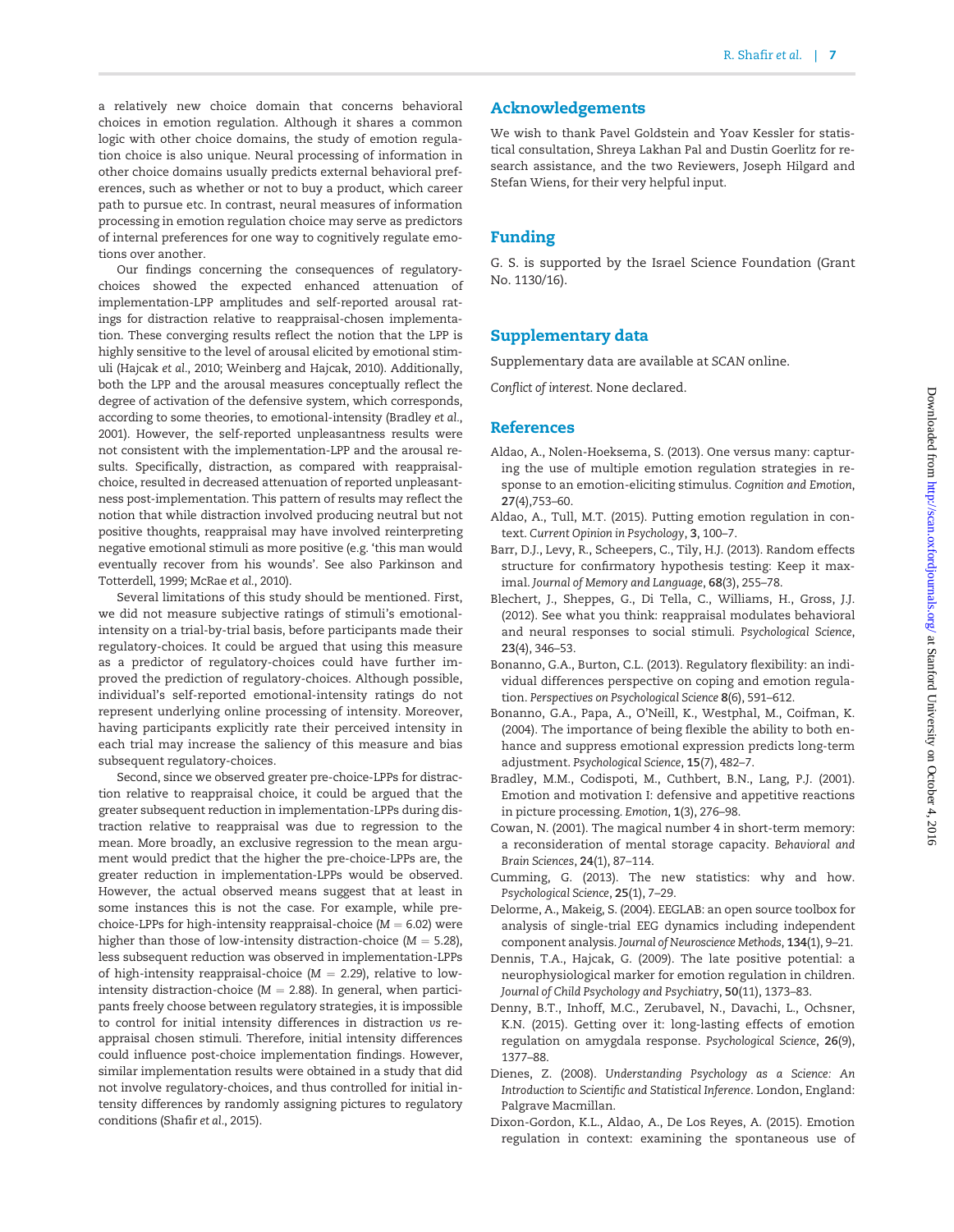<span id="page-7-0"></span>strategies across emotional intensity and type of emotion. Personality and Individual Differences, 86, 271–6.

- Fellows, L.K. (2004). The cognitive neuroscience of human decision making: a review and conceptual framework. Behavioral and Cognitive Neuroscience Reviews, 3(3), 159–72.
- Fehr, E., Rangel, A. (2011). Neuroeconomic foundations of economic choice—recent advances. The Journal of Economic Perspectives, 25(4), 3–30.
- Gross, J.J. (1998). Antecedent-and response-focused emotion regulation: divergent consequences for experience, expression, and physiology. Journal of Personality and Social Psychology, 74(1), 224–37.
- Gross, J.J. (2015). Emotion regulation: Current status and future prospects. Psychological Inquiry, 26, 1–26.
- Hajcak, G., Dunning, J.P., Foti, D. (2009). Motivated and controlled attention to emotion: time-course of the late positive potential. Clinical Neurophysiology, 120(3), 505–10.
- Hajcak, G., MacNamara, A., Olvet, D.M. (2010). Event-related potentials, emotion, and emotion regulation: an integrative review. Developmental Neuropsychology, 35(2), 129–55.
- Hajcak, G., Nieuwenhuis, S. (2006). Reappraisal modulates the electrocortical response to unpleasant pictures. Cognitive, Affective and Behavioral Neuroscience 6(4), 291–7.
- Hay, A.C., Sheppes, G., Gross, J.J., Gruber, J. (2015). Choosing how to feel: Emotion regulation choice in bipolar disorder. Emotion 15(2), 139–45.
- Kable, J.W., Glimcher, P.W. (2009). The neurobiology of decision: consensus and controversy. Neuron, 63(6), 733–45.
- Lance, C.E., Vandenberg, R.J. (2009). Statistical and Methodological Myths and Urban Legends: Doctrine, Verity and Fable in the Organizational and Social Sciences. New York: Taylor & Francis.
- Lang, P., Bradley, M., Cuthbert, B. (2008). International Affective Picture System (IAPS): Affective Ratings of Pictures and Instruction Manual. Technical Report, A–8, Gainesville, FL: University of Florida.
- Levy, D.J., Glimcher, P.W. (2012). The root of all value: a neural common currency for choice. Current Opinion in Neurobiology, 22(6), 1027–38.
- Levy-Gigi, E., Bonanno, G.A., Shapiro, A.R., Richter-Levin, G., Keri, S., Sheppes, G. (2016). Emotion regulatory flexibility sheds light on the elusive relationship between repeated traumatic exposure and posttraumatic stress disorder symptoms. Clinical Psychological Science, 4(1), 28–39.
- Lopez-Calderon, J., Luck, S. (2014). ERPLAB: an open-source toolbox for the analysis of event-related potentials. Frontiers in Human Neuroscience, 8, 213.
- Luck, S.J. (2014). An Introduction to the Event-Related Potential Technique, 2nd edn. Cambridge, MA: MIT Press.
- Macnamara, A., Ochsner, K.N., Hajcak, G. (2011). Previously reappraised: the lasting effect of description type on pictureelicited electrocortical activity. Social Cognitive and Affective Neuroscience, 6(3), 348–58.
- McRae, K., Hughes, B., Chopra, S., Gabrieli, J.D.E., Gross, J.J., Ochsner, K.N. (2010). The neural bases of distraction and reappraisal. Journal of Cognitive Neuroscience, 22(2), 248–62.
- Mennes, M., Wouters, H., Vanrumste, B., Lagae, L., Stiers, P. (2010). Validation of ICA as a tool to remove eye movement artifacts from EEG/ERP. Psychophysiology, 47(6), 1142–50.
- Moran, T.P., Jendrusina, A. a., Moser, J.S. (2013). The psychometric properties of the late positive potential during emotion processing and regulation. Brain Research, 1516, 66–75.
- Moser, J.S., Hajcak, G., Bukay, E., Simons, R.F. (2006). Intentional modulation of emotional responding to unpleasant pictures: an ERP study. Psychophysiology, 43(3), 292–6.
- Nisbett, R.E., Wilson, T.D. (1997). Telling more than we can know: verbal reports on mental processes. Psychological Review, 84(3), 231–59.
- Padoa-Schioppa, C. (2011). Neurobiology of economic choice: a good-based model. Annual review of neuroscience, 34, 333–59.
- Parkinson, B., Totterdell, P. (1999). Classifying affect-regulation strategies. Cognition and Emotion, 13(3), 277–303.
- Paul, S., Simon, D., Kniesche, R., Kathmann, N., Endrass, T. (2013). Timing effects of antecedent- and response-focused emotion regulation strategies. Biological Psychology, 94(1), 136–42.
- Rangel, A., Camerer, C., Montague, P.R. (2008). A framework for studying the neurobiology of value-based decision making. Nature Reviews Neuroscience, 9(7), 545–56.
- Ravaja, N., Somervuori, O., Salminen, M. (2013). Predicting purchase decision: The role of hemispheric asymmetry over the frontal cortex. Journal of Neuroscience, Psychology, and Economics, 6(1), 1–13.
- Reisenzein, R. (1994). Pleasure-arousal theory and the intensity of emotions. Journal of Personality and Social Psychology, 67(3), 525–39.
- Rosenthal, R., Rosnow, R.L. (2009). Artifacts in Behavioral Research: Robert Rosenthal and Ralph L. Rosnow's Classic Books: A Re-Issue of Artifact in Behavioral Research, Experimenter Effects in Behavioral Research and the Volunteer Subject. New York: Oxford University Press.
- Scheibe, S., Sheppes, G., Staudinger, U. M. (2015). Distract or reappraise? Age-related differences in emotion-regulation choice. Emotion 15(6), 677–81.
- Schönfelder, S., Kanske, P., Heissler, J., Wessa, M. (2014). Time course of emotion-related responding during distraction and reappraisal. Social Cognitive and Affective Neuroscience, 9(9), 1310–9.
- Shafir, R., Schwartz, N., Blechert, J., Sheppes, G. (2015). Emotional intensity influences pre-implementation and implementation of distraction and reappraisal. Social Cognitive and Affective Neuroscience, 10, 1329–37.
- Sheppes, G., Brady, W.J., Samson, A.C. (2014b). In (visual) search for a new distraction: the efficiency of a novel attentional deployment versus semantic meaning regulation strategies. Frontiers in Psychology, 5, 346.
- Sheppes, G., Gross, J.J. (2011). Is timing everything? Temporal considerations in emotion regulation. Personality and Social Psychology Review, 15(4), 319–31.
- Sheppes, G., Levin, Z. (2013). Emotion regulation choice: selecting between cognitive regulation strategies to control emotion. Frontiers in Human Neuroscience, 7, 179.
- Sheppes, G., Meiran, N. (2007). Better late than never? On the dynamics of online regulation of sadness using distraction and cognitive reappraisal. Personality & Social Psychology Bulletin, 33(11), 1518–32.
- Sheppes, G., Scheibe, S., Suri, G., Gross, J.J. (2011). Emotion-regulation choice. Psychological Science, 22(11), 1391–6.
- Sheppes, G., Scheibe, S., Suri, G., Radu, P., Blechert, J., Gross, J.J. (2014a). Emotion regulation choice: a conceptual framework and supporting evidence. Journal of Experimental Psychology: General, 143(1), 163–81.
- Telpaz, A., Webb, R., Levy, D.J. (2015). Using EEG to predict consumers' future choices. Journal of Marketing Research, 52(4), 511–29.
- Thiruchselvam, R., Blechert, J., Sheppes, G., Rydstrom, A., Gross, J.J. (2011). The temporal dynamics of emotion regulation: an